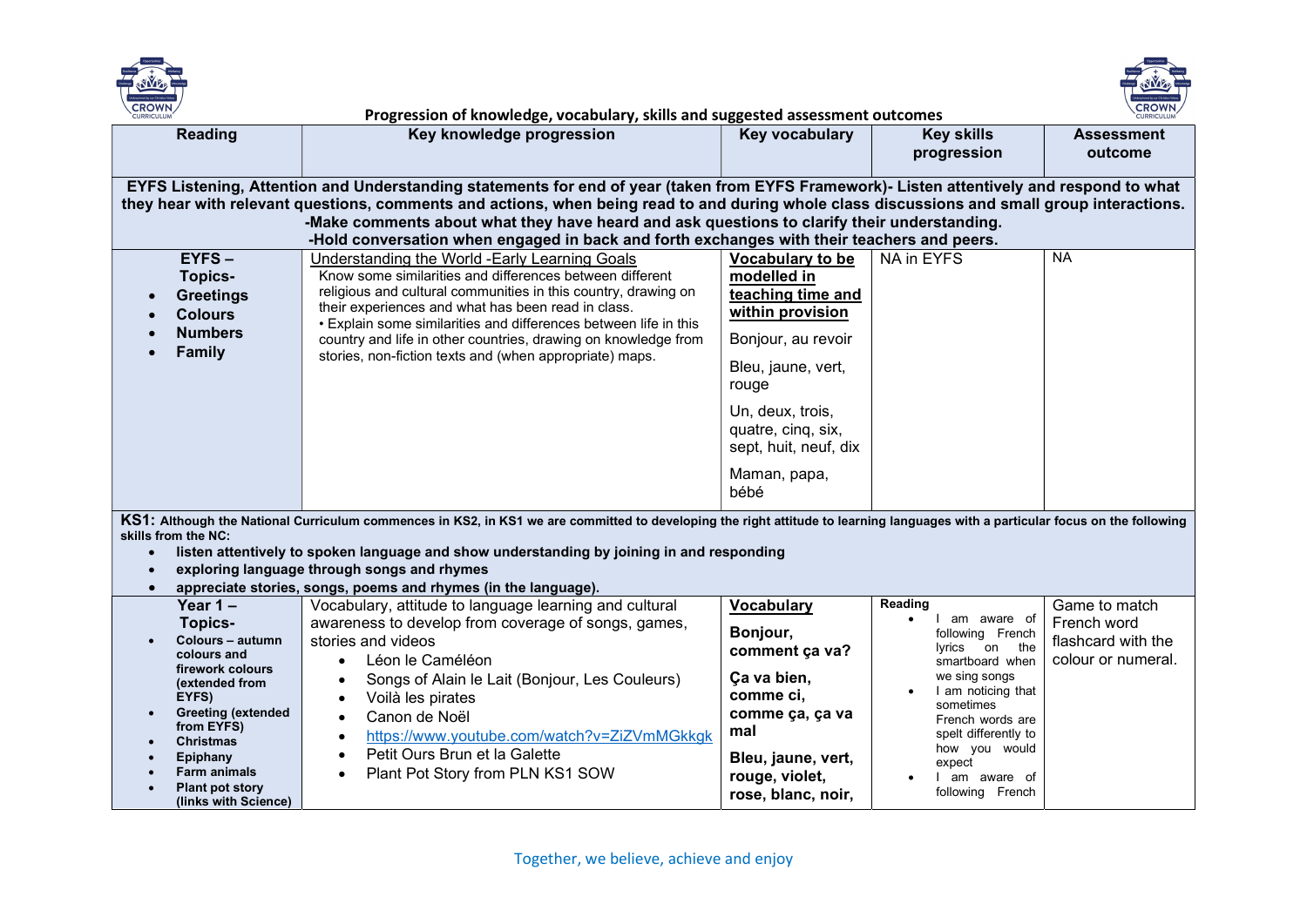



| <b>Pirate Personalities</b><br><b>Summer Sunshine</b>                                                                                                                                                                                                                            | ssion of miowicage, vocabalary, simis and suggested assessment outcom                                                                                                                                                                                                                                                                                                                                                                                      | marron, gris,<br>orange<br>Un, deux, trois,<br>quatre, cinq, six,<br>sept, huit, neuf,                                                                                                                                                                                                                                                                                                                                                                                                                                  | when<br>text<br>my<br>teacher reads a<br>story (eg Berthe<br>books by Gwen<br>Brooks) displayed<br>on the smartboard<br>I can read bleu.                                                                                                                                                                                                                                                                                 |                                                                                                                                                  |
|----------------------------------------------------------------------------------------------------------------------------------------------------------------------------------------------------------------------------------------------------------------------------------|------------------------------------------------------------------------------------------------------------------------------------------------------------------------------------------------------------------------------------------------------------------------------------------------------------------------------------------------------------------------------------------------------------------------------------------------------------|-------------------------------------------------------------------------------------------------------------------------------------------------------------------------------------------------------------------------------------------------------------------------------------------------------------------------------------------------------------------------------------------------------------------------------------------------------------------------------------------------------------------------|--------------------------------------------------------------------------------------------------------------------------------------------------------------------------------------------------------------------------------------------------------------------------------------------------------------------------------------------------------------------------------------------------------------------------|--------------------------------------------------------------------------------------------------------------------------------------------------|
|                                                                                                                                                                                                                                                                                  |                                                                                                                                                                                                                                                                                                                                                                                                                                                            | dix, onze, douze<br>Le chien, le chat,<br>la vache, le<br>cochon<br>Voilà                                                                                                                                                                                                                                                                                                                                                                                                                                               | rouge, vert, jaune<br>when in context<br>I can read un,<br>deux, trois when<br>in context                                                                                                                                                                                                                                                                                                                                |                                                                                                                                                  |
| Year $2-$<br>Topics-<br>Harvest<br>time/Superhero<br><b>Games/Tooth Fairy</b><br><b>Transport/Body</b><br><b>Parts</b><br>Epiphany/Birthdays<br>Animal Magic/Sea<br><b>Creatures/ counting</b><br><b>Easter Eggs</b><br><b>Minibeasts/Summer</b><br>sunshine<br><b>Dinosaurs</b> | Vocabulary, attitude to language learning and cultural<br>awareness to develop from coverage of songs, games,<br>stories and videos<br>Look at Harvest in France from PLN KS1 SOW<br>$\bullet$<br>Children compare French trains with UK trains<br>Alain le Lait songs (Avec un gros nez, Ma Famille,<br>Couleurs-J'aime les voitures)<br>La Légende des Cloches de Pâques<br>$\bullet$<br>https://www.youtube.com/watch?v=OEpZlj4T9U0<br>Pop le Dinosaure | <b>Vocabulary</b><br>Les raisins<br>verts/rouges/noirs<br>Cherchez, trouvez,<br>mangez, regardez,<br>écoutez, marchez,<br>chantez, parlez<br>L'autobus, le tracteur, le<br>vélo, la voiture, le train<br>Les dents, la tête, les<br>épaules, les genoux, les<br>pieds, les yeux, les<br>oreilles, la bouche, le<br>nez<br>Joyeux anniversaire<br>Un elephant, une girafe,<br>un singe, un perroquet,<br>un serpent, un tigre,<br>un requin, un poisson,<br>un papillon, une<br>chenille, une abeille<br>Bébé Dinosaure, | Reading<br>I can make an<br>attempt at giving<br>the meaning of a<br>word read by my<br>teacher based<br>context,<br>on<br>picture<br>and<br>gesture cues.<br>I can read along<br>familiar<br>with<br>lyrics during a<br>song video<br>can<br>read<br>familiar French<br>words<br>in<br>powerpoints<br>prepared by my<br>teacher or<br>in<br>story books<br>I can explore<br>and enjoy a<br>French picture<br>dictionary | During reading of<br>simple French<br>stories/texts from<br>the smartboard,<br>children are able to<br>make a good<br>attempt at<br>translation. |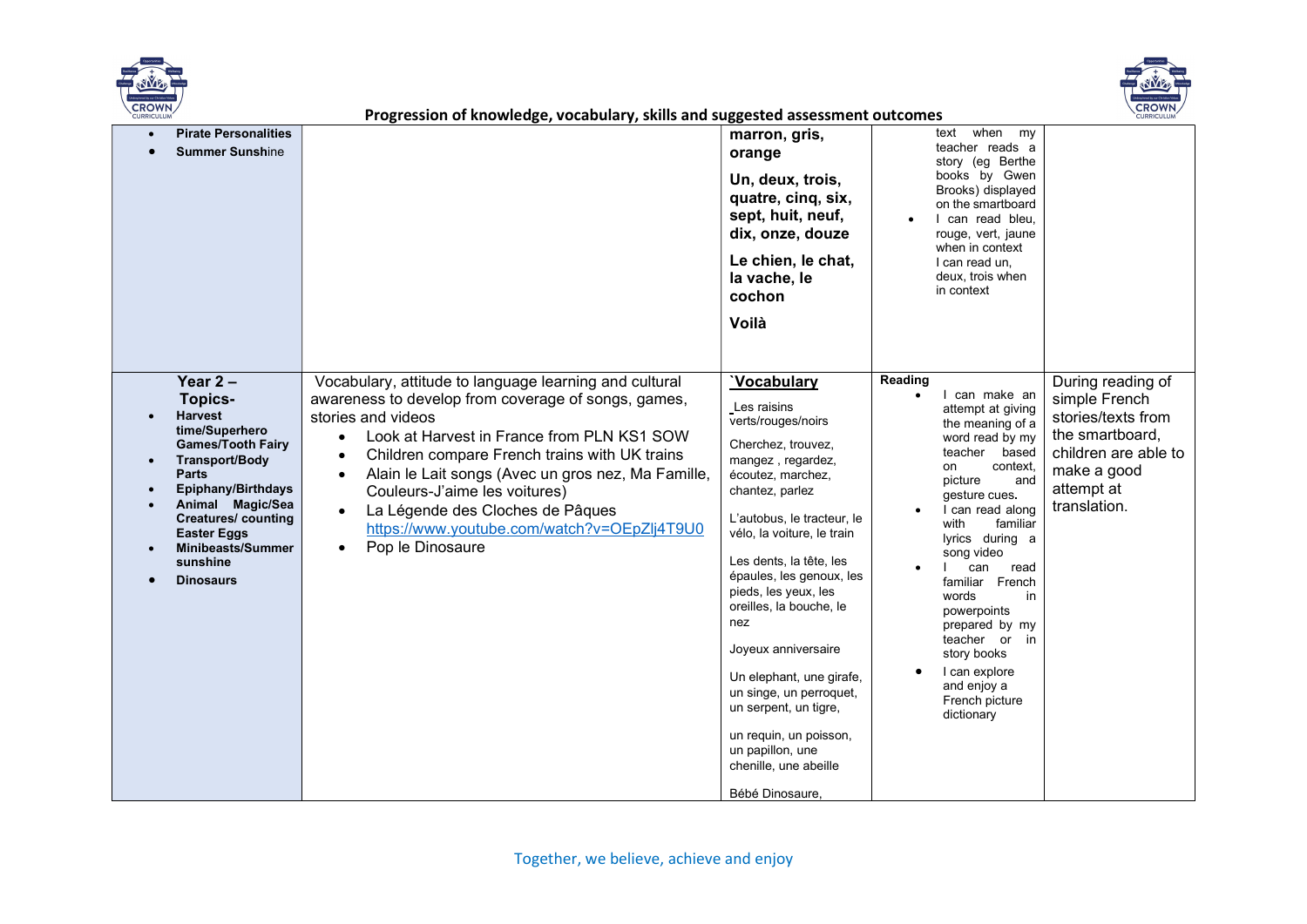



|                                                                                                                                                                              |                                                                                                                                                                                                                                                                                                                                                                                                                                                                                                                                                                                                                                                                                                                                                                        | Maman Dinosaure,<br>Papa Dinosaure                                                                                                                                                                                                                                                                                                                                                                                                                                                                                                                                                                 |                                                                                                                                                                                                                                                                                                                                                                                                                                                                                                                                                                                                                                                                                                       |                                                                                                                                                                                                                                                                                                                                    |
|------------------------------------------------------------------------------------------------------------------------------------------------------------------------------|------------------------------------------------------------------------------------------------------------------------------------------------------------------------------------------------------------------------------------------------------------------------------------------------------------------------------------------------------------------------------------------------------------------------------------------------------------------------------------------------------------------------------------------------------------------------------------------------------------------------------------------------------------------------------------------------------------------------------------------------------------------------|----------------------------------------------------------------------------------------------------------------------------------------------------------------------------------------------------------------------------------------------------------------------------------------------------------------------------------------------------------------------------------------------------------------------------------------------------------------------------------------------------------------------------------------------------------------------------------------------------|-------------------------------------------------------------------------------------------------------------------------------------------------------------------------------------------------------------------------------------------------------------------------------------------------------------------------------------------------------------------------------------------------------------------------------------------------------------------------------------------------------------------------------------------------------------------------------------------------------------------------------------------------------------------------------------------------------|------------------------------------------------------------------------------------------------------------------------------------------------------------------------------------------------------------------------------------------------------------------------------------------------------------------------------------|
|                                                                                                                                                                              |                                                                                                                                                                                                                                                                                                                                                                                                                                                                                                                                                                                                                                                                                                                                                                        |                                                                                                                                                                                                                                                                                                                                                                                                                                                                                                                                                                                                    |                                                                                                                                                                                                                                                                                                                                                                                                                                                                                                                                                                                                                                                                                                       |                                                                                                                                                                                                                                                                                                                                    |
|                                                                                                                                                                              | KS2 Key-Progression in Phonics Progression in Grammar Autumn Spring Summer                                                                                                                                                                                                                                                                                                                                                                                                                                                                                                                                                                                                                                                                                             |                                                                                                                                                                                                                                                                                                                                                                                                                                                                                                                                                                                                    |                                                                                                                                                                                                                                                                                                                                                                                                                                                                                                                                                                                                                                                                                                       |                                                                                                                                                                                                                                                                                                                                    |
| Year $3 -$<br><b>Topics-</b><br>A New Start<br>Calendar<br>and<br>celebrations<br><b>Animal Opinions</b><br><b>Carnival Colours</b><br>Food and Stories<br>Going on a Picnic | Key knowledge to be explicitly taught throughout<br>each relevant unit of work (and revised constantly<br>through retrieval practice)<br>The Eiffel tower is in the capital city of France,<br>Paris.<br>France is a Republic as they have a President<br>and not a monarchy.<br>On January 6 <sup>th</sup> French families celebrate La Fête<br>des Rois and play a game where they find a 'fève'<br>in a slice of 'la galette'.<br>France has a climate suitable for growing apples,<br>pears, plums, apricots, peaches and cherries.<br>At Mardi Gras there is a carnival in Nice.<br>The French for Happy Easter is Joyeuses Pâques<br>and French children hear how the French bells fly<br>to Rome on Good Friday then return with<br>chocolate on Easter Sunday. | Vocabulary on<br><b>Crown Planners</b><br>(to be explicitly<br>taught)<br>Aut : zéro, un,<br>deux, trois, quatre,<br>cinq, six, sept, huit,<br>neuf, dix<br>bleu, vert, jaune,<br>rouge, rose, violet,<br>noir, blanc, marron,<br>rose, gris<br>Salut, bonjour, au<br>revoir, à bientôt,<br>comment ça va?<br>Ça va bien, comme<br>ci, comme ça, ça<br>va mal, et toi?<br>Comment<br>t'appelles-tu? Je<br>m'appelles<br>Ecoutez!<br>Regardez! Levez-<br>vous! Asseyez-<br>vous!<br>lundi, mardi,<br>mercredi, jeudi,<br>vendredi, samedi,<br>dimanche<br>Spring: janvier,<br>février, mars, avril, | Reading<br>I can read and<br>$\bullet$<br>sort in correct<br>order four of the<br>numbers from 1-<br>10 Phonics –eu, -ix, -oi)<br>I can read and<br>sort in to order five<br>months of the<br>year <sup>(Phonics - re)</sup><br>near cognates<br>can recognise<br>and read four<br>familiar animals<br>(Phonics -oi, ch-)<br>I can recognise a<br>greeting,<br>a<br>farewell and one<br>familiar<br>other<br>question (name,<br>feelings)<br><i>(exploration</i><br>of<br>questions)<br>can read four<br>familiar fruits and<br>breakfast items<br>dictionary skills<br>I can read and<br>recognise four<br>familiar words<br>including<br>numbers and<br>colours <b>Phonics</b><br>einforce -eu, oi) | Autumn-children<br>are given cards in<br>jumbled order of<br>French number<br>words to 10 to read<br>and order (photo<br>evidence).<br>Spring: mini quiz<br>on animal names<br>Summer: children<br>circle from a<br>relevant list fruit<br>and vegetable<br>items written in<br>French read aloud<br>by the teacher in<br>English. |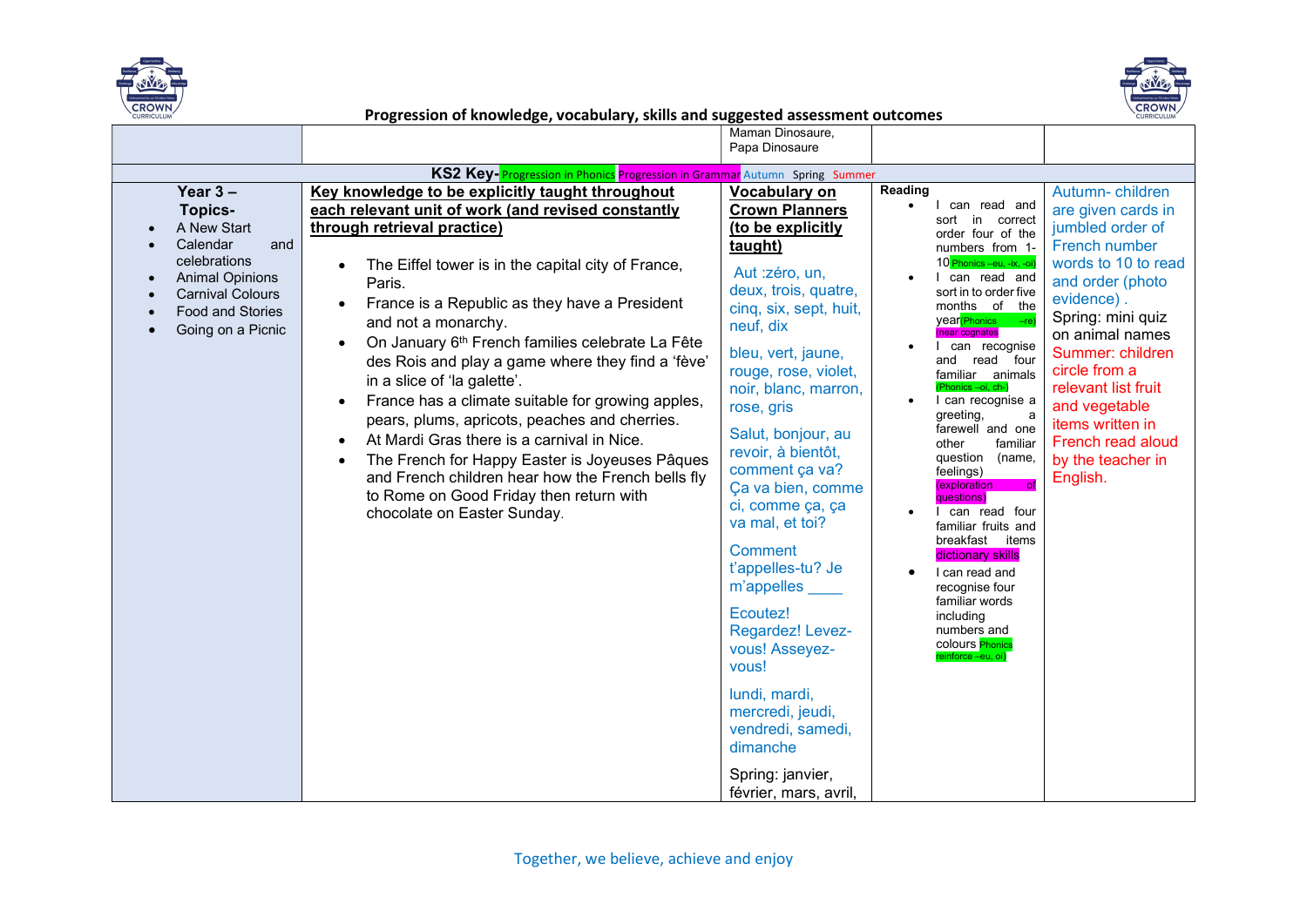



|                            |                                                                                                                                                    | mai, juin, juillet,<br>août, septembre,<br>octobre, novembre,<br>décembre<br>onze, douze,<br>treize, quatorze,<br>quinze, seize, dix-<br>sept, dix-huit, dix-<br>neuf, vingt<br>le chat, le chien, le<br>poisson, l'oiseau<br>(m.), le cheval, le<br>lapin, le mouton, la<br>souris, le serpent,<br>la vache, la tortue<br>J'aime, je n'aime<br>pas<br>Summer: Où<br>habites-tu? |                                                                             |                                                                |
|----------------------------|----------------------------------------------------------------------------------------------------------------------------------------------------|----------------------------------------------------------------------------------------------------------------------------------------------------------------------------------------------------------------------------------------------------------------------------------------------------------------------------------------------------------------------------------|-----------------------------------------------------------------------------|----------------------------------------------------------------|
|                            |                                                                                                                                                    | J'habite à<br>une pomme, une<br>banane, une poire,<br>une fraise, une<br>orange, un citron,<br>une tomate, un<br>oignon, un oeuf,<br>une carotte, un<br>concombre<br>merci, s'il vous<br>plaît                                                                                                                                                                                   |                                                                             |                                                                |
| Year 4 -<br><b>Topics-</b> | Key knowledge to be explicitly taught<br>$\bullet$<br>throughout each relevant unit of work (and<br>revised constantly through retrieval practice) | Vocabulary on<br><b>Crown Planners</b><br>(to be explicitly                                                                                                                                                                                                                                                                                                                      | Reading<br>I can identify four<br>school<br>signs<br>translation strategies | Autumn- Ask pupils<br>to look up English<br>classroom words in |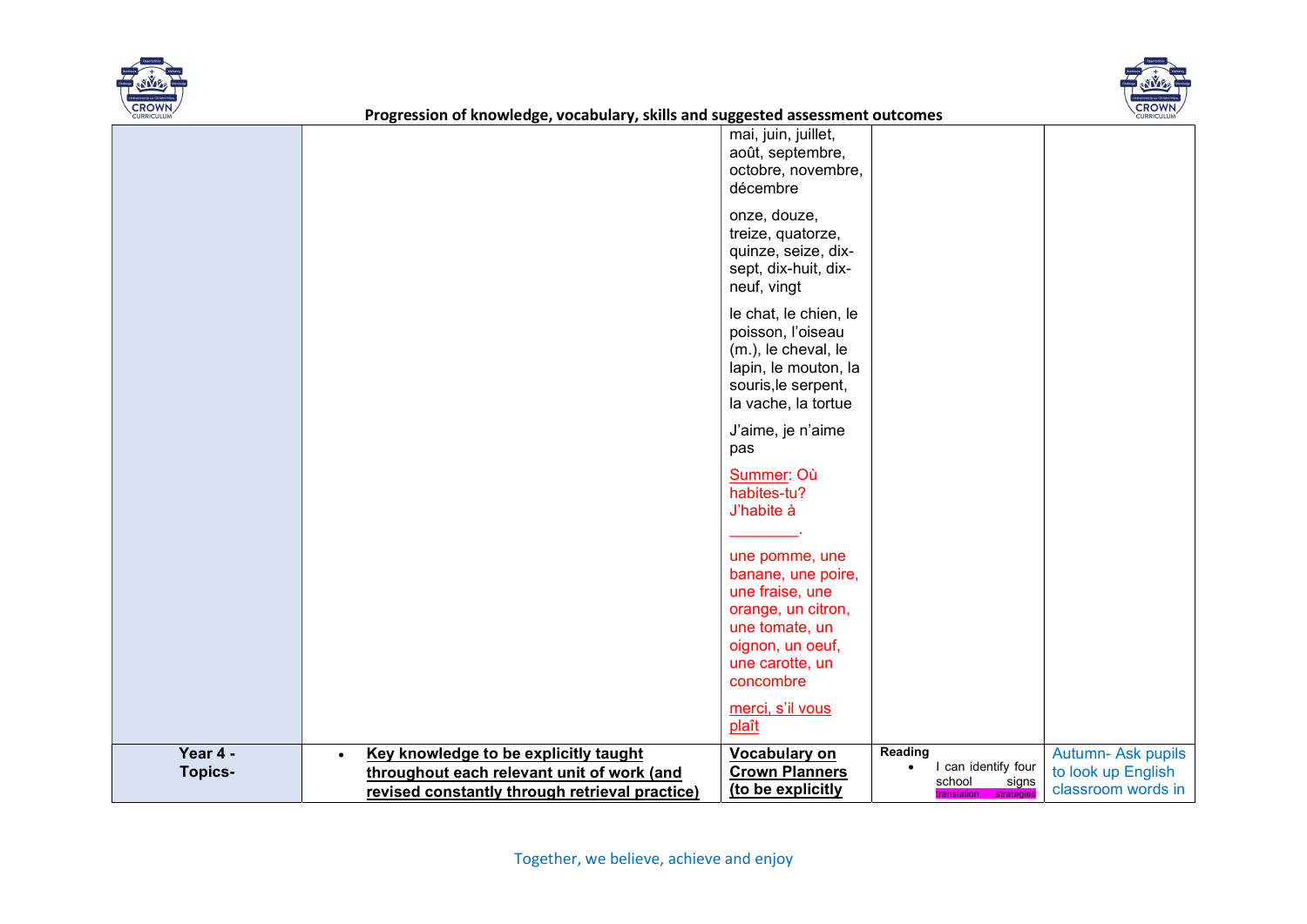



| CROWN/<br><b>CURRICULUM</b>                                                                                    |                                                                           | Progression of knowledge, vocabulary, skills and suggested assessment outcomes                                                                                                                                                                                                                                                                                                                                                                                                                                                    |                                                                                                                                                                                                                                                                                                                                                                                                                                                                                                                                                                                                                                                              |                                                                                                                                                                                                                                                                                                                                                                                                                                                                                                                                                                                                                                                                                                                                                                                                                                                                                         | <b>CROWN/</b>                                                                                                                                                                                                                                                                                                      |
|----------------------------------------------------------------------------------------------------------------|---------------------------------------------------------------------------|-----------------------------------------------------------------------------------------------------------------------------------------------------------------------------------------------------------------------------------------------------------------------------------------------------------------------------------------------------------------------------------------------------------------------------------------------------------------------------------------------------------------------------------|--------------------------------------------------------------------------------------------------------------------------------------------------------------------------------------------------------------------------------------------------------------------------------------------------------------------------------------------------------------------------------------------------------------------------------------------------------------------------------------------------------------------------------------------------------------------------------------------------------------------------------------------------------------|-----------------------------------------------------------------------------------------------------------------------------------------------------------------------------------------------------------------------------------------------------------------------------------------------------------------------------------------------------------------------------------------------------------------------------------------------------------------------------------------------------------------------------------------------------------------------------------------------------------------------------------------------------------------------------------------------------------------------------------------------------------------------------------------------------------------------------------------------------------------------------------------|--------------------------------------------------------------------------------------------------------------------------------------------------------------------------------------------------------------------------------------------------------------------------------------------------------------------|
| Welcome<br>$\bullet$<br>School<br>$\bullet$<br>$\bullet$<br>Faces<br><b>Body Parts</b><br>$\bullet$<br>Animals | to<br>Our Local Area<br>Family Tree and<br>Doctors and Wild<br>Summertime | French schools usually start at 8am and finish at<br>$\bullet$<br>4pm. They often open on a Saturday morning but<br>children do not attend on a Wednesday.<br>Three major French cities are Paris, Rouen and<br>Nice.<br>Build on last year's Epiphany work by looking in<br>further detail at how a French family celebrates<br>using PLN videos and powerpoints.<br>Build on last year's work on 'Les cloches de<br>$\bullet$<br>Pâques' by acting out a French Easter Egg Hunt<br>after the bells have dropped them in gardens | taught)<br><b>Autumn: Quel âge</b><br>as-tu? J'ai huit<br>ans/J'ai neuf ans<br>Où est? la salle<br>de classe, le<br>crayon, le stylo, la<br>gomme, la règle<br>Le supermarché, la<br>boulangerie, la<br>pharmacie<br>à gauche à droite<br><b>Spring: Bougez!</b><br><b>Touchez! Montrez!</b><br>Écoutez! Regardez!<br>Vingt, vingt-et-un,<br>vingt-<br>deuxtrente,<br>trente-et-un<br>Le père, la mère,<br>la soeur, le frère<br>La jambe, la tête,<br>le nez, la bouche,<br>l'oreille, les yeux,<br>les cheveux<br>Summer: J'ai mal<br>à la gorge, j'ai<br>mal au ventre<br>La girafe, le<br>singe, le serpent,<br>le tigre, le<br>perroquet,<br>l'éléphant | and<br>recognition<br>determiner<br>I can find a new<br>classroom objects<br>classroom<br>or<br>in a<br>furniture<br>bilingual<br>dictionary<br>I can read three<br>signs for shops<br>translation<br><mark>strategies</mark> (Phonics-<br>einforce -ou, ch)<br>can read and<br>draw a simple<br>description of a<br>face with only one<br>omission translation<br>strategies and adjectival<br>agreement<br>I can read three<br>body part nouns<br>cards and place<br>a skeleton<br>on<br>diagram translation<br>strategies<br>I can read two<br>sentences<br>describing<br>two<br>jungle animal and<br>find the matching<br>pictures<br>translation<br>strategies<br>I can read three<br>familiar flavours of<br>ice creams and<br>match to pictures<br>translation strategies<br>honics-link sound and<br>on)translation strategies<br>honics-link sound and<br>spelling ch, en, on) | a dictionary to find<br>the French word.<br>Spring: Children<br>draw a face<br>according to a<br>written list in<br>French but one<br>face part will be<br>missing eg if le nez<br>is not written they<br>do not draw a nose<br>on the face.<br><b>Summer: Picture</b><br>match to word for<br>ice cream flavours. |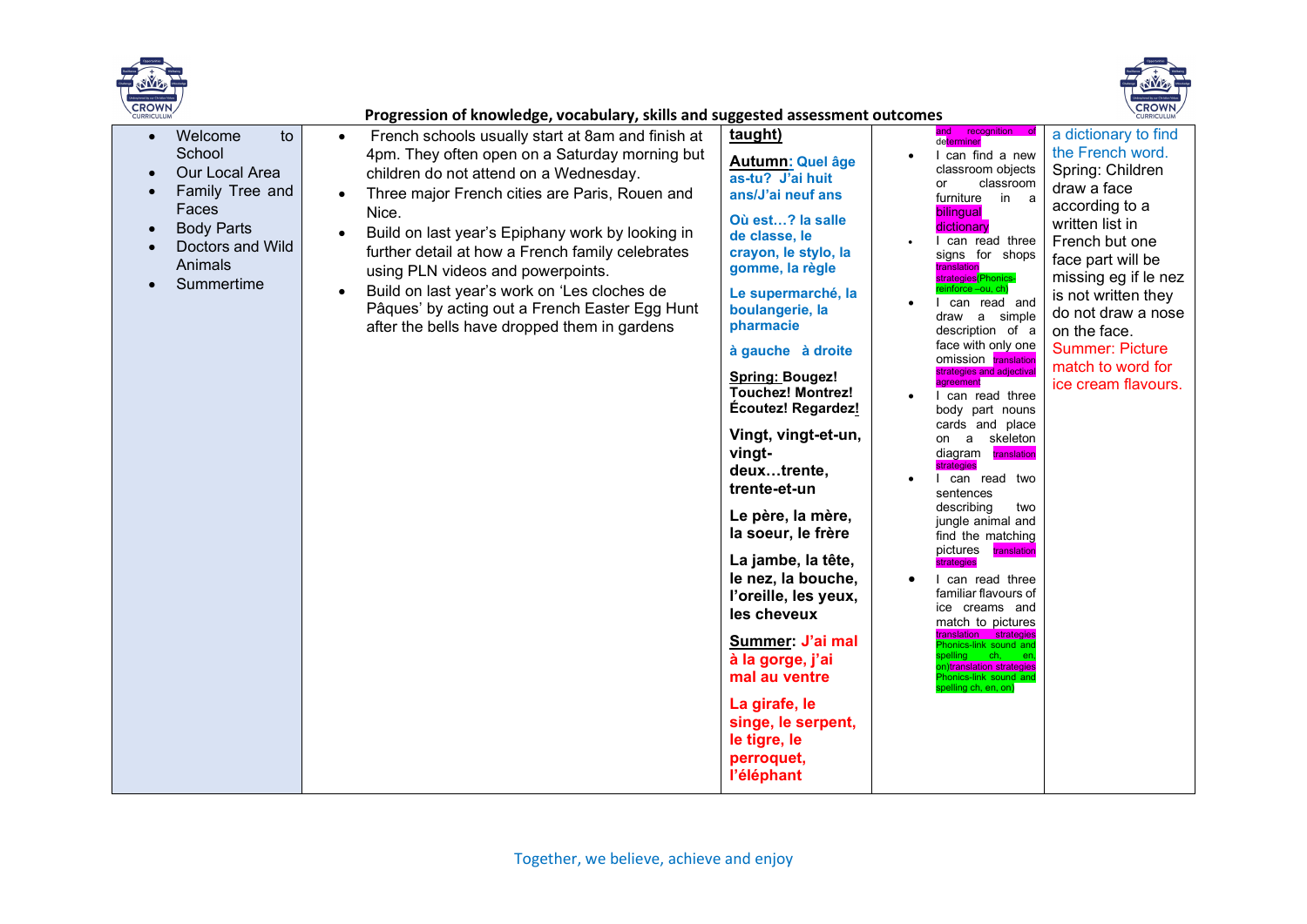



|                                                                                                                                                                         | sss.c e. ceage,                                                                                                                                                                                                                                                                                                                                                                                                                                                                                                                                                                                                                                                                                                                                                                                                                                                                                                                                                                                                                                                                                     | Au printemps, en<br>été, en automne,<br>en hiver, il fait<br>chaud, il fait froid,<br>il pleut                                                                                                                                                                                                                                                                                                                                                                                                                               |                                                                                                                                                                                                                                                                                                                                                                                                                                                                                                                                                                                                                                                                                                                                                                                                  |                                                                                                                                                                                                                                                                      |
|-------------------------------------------------------------------------------------------------------------------------------------------------------------------------|-----------------------------------------------------------------------------------------------------------------------------------------------------------------------------------------------------------------------------------------------------------------------------------------------------------------------------------------------------------------------------------------------------------------------------------------------------------------------------------------------------------------------------------------------------------------------------------------------------------------------------------------------------------------------------------------------------------------------------------------------------------------------------------------------------------------------------------------------------------------------------------------------------------------------------------------------------------------------------------------------------------------------------------------------------------------------------------------------------|------------------------------------------------------------------------------------------------------------------------------------------------------------------------------------------------------------------------------------------------------------------------------------------------------------------------------------------------------------------------------------------------------------------------------------------------------------------------------------------------------------------------------|--------------------------------------------------------------------------------------------------------------------------------------------------------------------------------------------------------------------------------------------------------------------------------------------------------------------------------------------------------------------------------------------------------------------------------------------------------------------------------------------------------------------------------------------------------------------------------------------------------------------------------------------------------------------------------------------------------------------------------------------------------------------------------------------------|----------------------------------------------------------------------------------------------------------------------------------------------------------------------------------------------------------------------------------------------------------------------|
| Year 5 Topics-<br>My School, My Subjects<br>In the City<br><b>Healthy Eating/Markets</b><br><b>Carnival and Clothes</b><br>Where do you Live?<br>(Countries)<br>Seaside | Key knowledge to be explicitly taught throughout unit<br>of work (and revised constantly through retrieval<br>practice)<br>On looking at a map of France the children will name<br>countries which share a border with France<br>Name and locate 5 major French cities<br>Children learn about the culture and events leading up to<br><b>Christmas day (the celebrations of Saint-Nicolas take place</b><br>around 6 December with big shows, street parades and<br>fireworks.).<br>Can the children name 2 events on the French calendar<br>when they have fireworks at la Tour Eiffel? (New Year-teach<br>'Bonne Année, Bastille Day)<br>Compare shopping culture, our shops and markets with<br>French shops and markets<br>Name the seas which share a coastline with France<br>(seaside topic).<br>Whilst studying Bastille Day and the French Revolution<br>children learn about Joseph Bologne, Chevalier de Saint-<br>Georges as an inspirational black Frenchman. He was<br>known as le Mozart Noir. He was a violinist, composer,<br>champion fencer and colonel in the Garde Nationale. | Vocabulary on<br><b>Crown Planners</b><br>(to be explicitly<br>taught)<br>Autumn: Je suis<br>heureux/heureuse,<br>Je suis triste, Je<br>suis fatigué/fatigue,<br>j'ai froid, j'ai chaud<br>Le français,<br>l'anglais, les<br>maths, la<br>géographie<br>Le parc, la gare, la<br>piscine<br>Spring: Bonne<br>Année!<br>quarante,<br>cinquante<br>je porte,,,une<br>chemise, une jupe,<br>un pantalon, les<br>chaussures, les<br>chaussettes<br>Summer:<br>britannique,<br>français/française<br>En voiture, en<br>autobus, en | <b>Chronological</b><br>understanding<br>Reading<br>I can understand<br>$\bullet$<br>the<br>simple<br>description of a<br>city and access<br>find<br>and<br>two<br>unfamiliar nouns<br>for places in a<br>bilingual<br>dictionary.<br>can read the<br>instructions for a<br>simple recipe and<br>use a <b>bilingual</b><br>di <mark>ctionary</mark><br>to<br>access<br>an<br>unfamiliar<br>key<br>ingredient.<br>for<br>Strategies<br>translation<br>can read a<br>simple description<br>about clothes that<br>people<br>are<br>wearing, using the<br>verb "porter"<br>(to<br>wear)or 'avoir' (to<br>have) and nouns<br>adjectives<br>with<br>Can locate one<br>unfamiliar item of<br>vocabulary in the<br>text in a <b>bilingual</b><br>dictionary<br>I can read a short<br>descriptive<br>text | Autumn- mini quiz<br>on key vocab from<br>In the City topic<br>Spring: children<br>complete a reading<br>comprehension on<br>a brief text about<br>clothes.<br>Summer-children<br>complete a reading<br>comprehension on<br>a short text about a<br>seaside holiday. |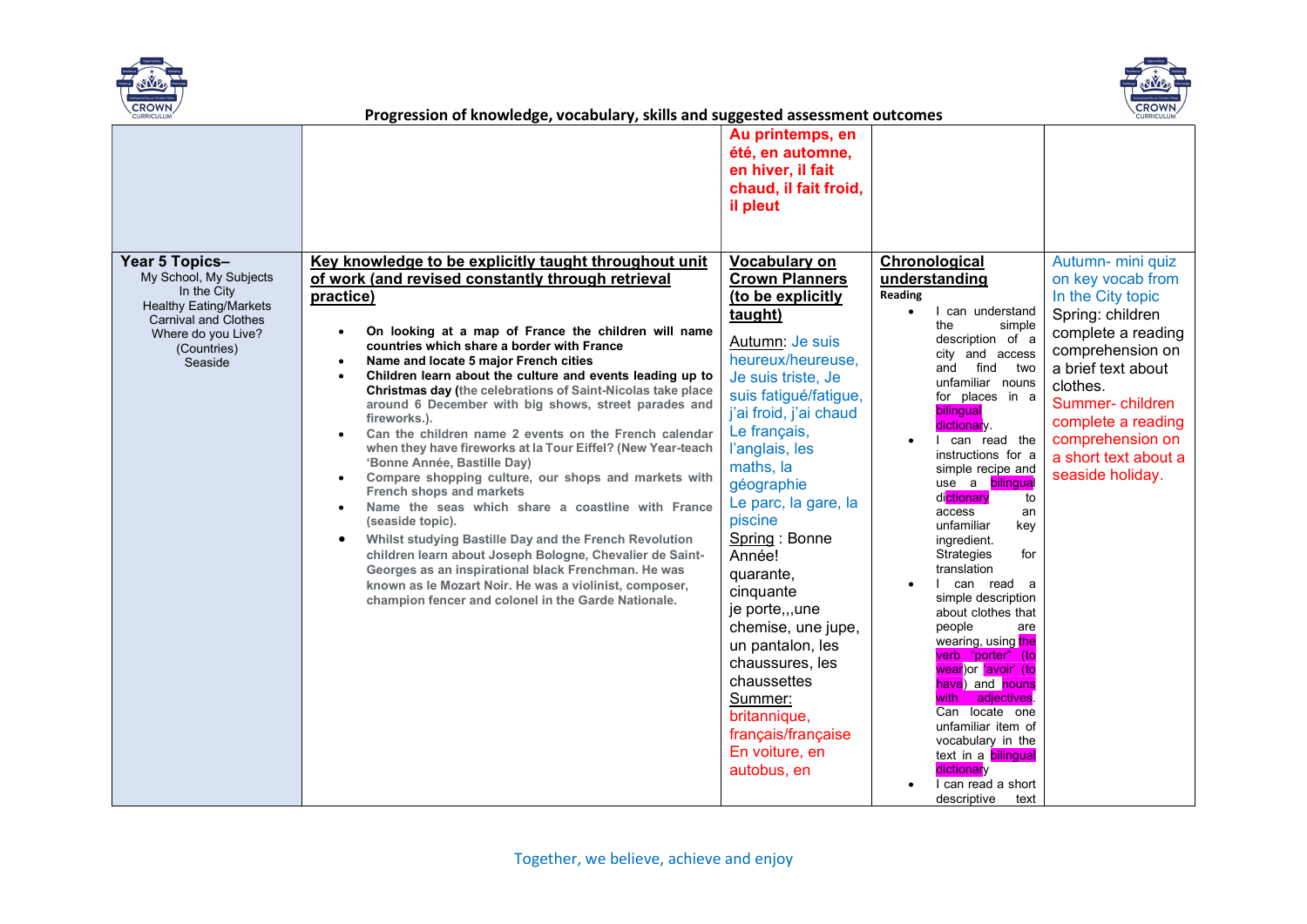



|                                  |                                                         | bateau, en avion, à   | about a place or                    |                      |
|----------------------------------|---------------------------------------------------------|-----------------------|-------------------------------------|----------------------|
|                                  |                                                         | pied                  | resort<br>and                       |                      |
|                                  |                                                         | Il fait beau, il fait | understand<br>at                    |                      |
|                                  |                                                         |                       | least three facts                   |                      |
|                                  |                                                         | mauvais               | weather,<br>from                    |                      |
|                                  |                                                         |                       | in<br>the<br>places                 |                      |
|                                  |                                                         |                       | city/resort/ a food                 |                      |
|                                  |                                                         |                       | you can<br>eat                      |                      |
|                                  |                                                         |                       | application<br>of                   |                      |
|                                  |                                                         |                       | vocab<br>and                        |                      |
|                                  |                                                         |                       | translation<br>strategies           |                      |
|                                  |                                                         |                       | I can read and                      |                      |
|                                  |                                                         |                       | identify four facts                 |                      |
|                                  |                                                         |                       | from a<br>short                     |                      |
|                                  |                                                         |                       | description of a                    |                      |
|                                  |                                                         |                       | seaside holiday                     |                      |
|                                  |                                                         |                       | resort<br>weather,                  |                      |
|                                  |                                                         |                       | games<br>and                        |                      |
|                                  |                                                         |                       | activities to play                  |                      |
|                                  |                                                         |                       | on the beach and                    |                      |
|                                  |                                                         |                       | the food you can                    |                      |
|                                  |                                                         |                       | eat for a picnic,                   |                      |
|                                  |                                                         |                       | clothes you wear<br>and items from  |                      |
|                                  |                                                         |                       | the beach bag                       |                      |
|                                  |                                                         |                       | application<br><b>of</b>            |                      |
|                                  |                                                         |                       | vocab<br>and                        |                      |
|                                  |                                                         |                       | translation                         |                      |
|                                  |                                                         |                       | strategies                          |                      |
|                                  |                                                         |                       | $\bullet$                           |                      |
| Year 6 Topics -                  | Key knowledge to be explicitly taught throughout unit   | Vocabulary on         | Chronological                       | Autumn-Attempt a     |
| Everyday Life                    | of work (and revised constantly through retrieval       | <b>Crown Planners</b> | <b>Understanding</b>                | translation of a six |
| Where I live?                    | practice)                                               | (to be explicitly     |                                     | sentence text on a   |
| <b>Pastimes</b>                  |                                                         | taught)               | Reading                             | house(demonstrate    |
| Hobbies and Fun                  | Maths link with telling the time                        |                       | I can understand                    | understanding of     |
| Café Culture<br>Performance time |                                                         | <b>Autumn: Quelle</b> | five sentences in                   |                      |
|                                  | Looking at a map of France name some of the main rivers | heure est-il? Il est  | a text about a                      | 60% of the           |
|                                  |                                                         | deux heures, II       | target language                     | vocabulary).         |
|                                  | Know the sports which are popular in France             | est deux heure et     | child's<br>daily                    | Spring-Attempt a     |
|                                  |                                                         |                       | routine (to include                 | translation of a     |
|                                  | Awareness of French café culture                        | quart, il est deux    | times,<br>daily<br>routine<br>verbs | description of how   |
|                                  |                                                         | heures et demie,      | opinion)                            | to play a sport      |
|                                  |                                                         | il est trois heures   | translation                         | (60% accuracy).      |
|                                  |                                                         | moins le quart, Je    | strategies-                         |                      |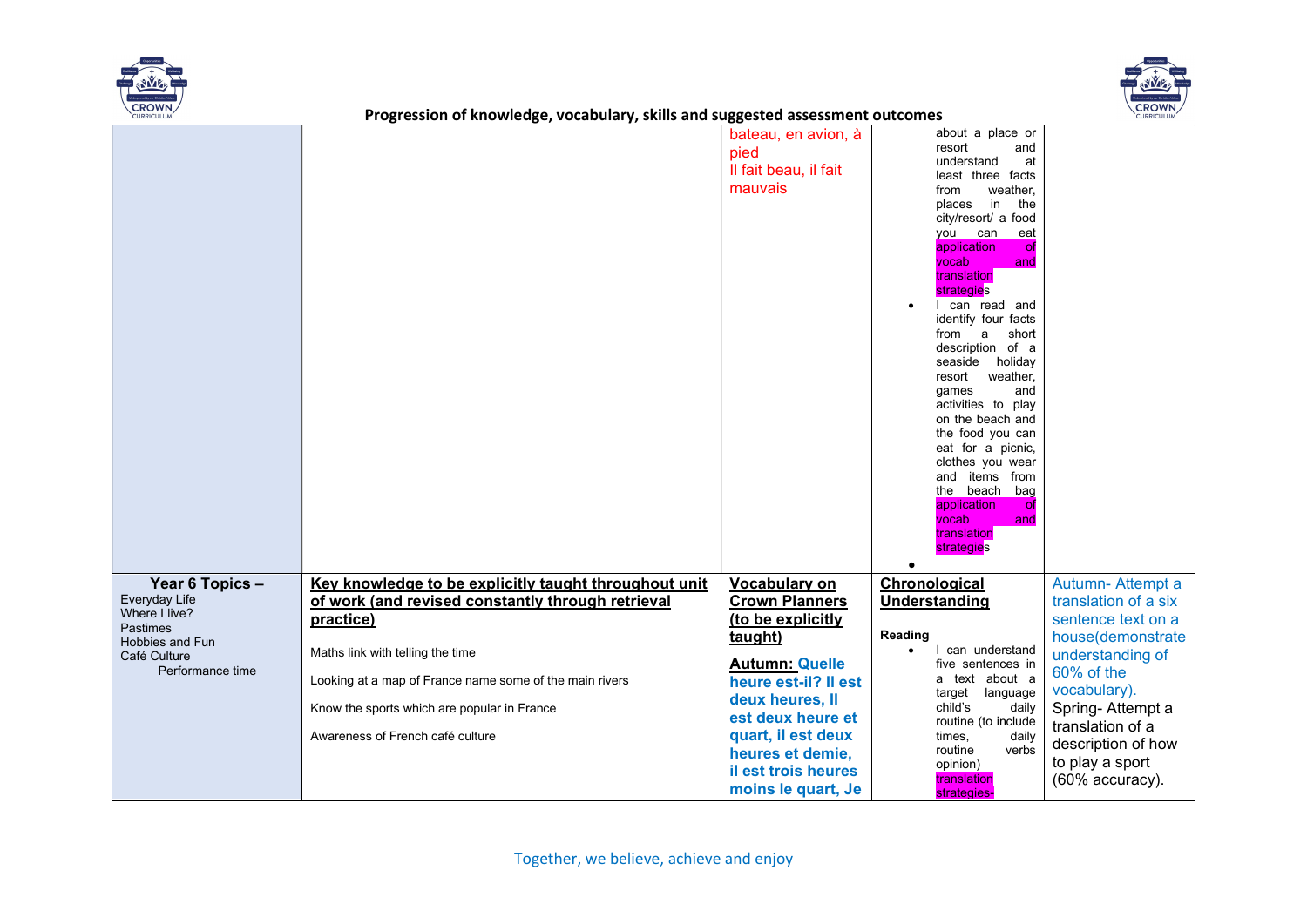



|  | me lève, Je            | application<br>of                       | Summer-            |
|--|------------------------|-----------------------------------------|--------------------|
|  | mange mon petit        | learning<br>prior                       | <b>Demonstrate</b> |
|  | déjeuner, Je vais      | application of-ais                      | independent use of |
|  | à l'école, Je me       | I can read a short<br>text<br>of        | a bilingual        |
|  | couche                 | six<br>sentences about                  |                    |
|  |                        | a house<br>and                          | dictionary.        |
|  | La maison, la          | identify the key                        |                    |
|  | cuisine, le salon,     | information in five                     |                    |
|  | la salle de bains,     | the<br>of<br>six                        |                    |
|  | la salle à manger,     | sentences.                              |                    |
|  |                        | <b>Translation</b>                      |                    |
|  | la chambre             | strategies/skim<br>scan for familiar    |                    |
|  | <b>Quand je serais</b> | vocab application                       |                    |
|  | grand/grande je        | of -ai, an, am                          |                    |
|  | voudrais être,         | I can read a short                      |                    |
|  | un professeur, un      | description of how                      |                    |
|  |                        | to play a sport and                     |                    |
|  | médecin                | can identify at                         |                    |
|  | Spring: Je joue        | least 3 key facts<br><b>Translation</b> |                    |
|  | au rugby/au            | strategies/skim                         |                    |
|  | football/au            | scan for familiar                       |                    |
|  | cricket, Je fais du    | vocab                                   |                    |
|  |                        | I can understand                        |                    |
|  | cyclisme/de            | four statements in                      |                    |
|  | l'équitation/ de la    | description<br>a                        |                    |
|  | natation/de la         | (eight sentences)<br>about someone      |                    |
|  | gymnastique,           | describing<br>else                      |                    |
|  | <b>Quel est ton</b>    | favourite<br>own                        |                    |
|  | animal préféré?        | things and why                          |                    |
|  |                        | like<br>they<br>the                     |                    |
|  | Ton livre préféré?     | items. Use of                           |                    |
|  | Je préfère             | bilingual<br>dictionary evident         |                    |
|  |                        | to<br>access                            |                    |
|  | <b>Summer: Vous</b>    | unfamiliar words.                       |                    |
|  | désirez? Je            | Various                                 |                    |
|  | voudraisun thé,        | translation                             |                    |
|  | un café, un jus        | strategies                              |                    |
|  | d'orange, un           | I can read and                          |                    |
|  | coca, une              | access using a                          |                    |
|  | lemonade, un           | bilingual<br>dictionary an              |                    |
|  | sandwich, des          | authentic café                          |                    |
|  |                        |                                         |                    |